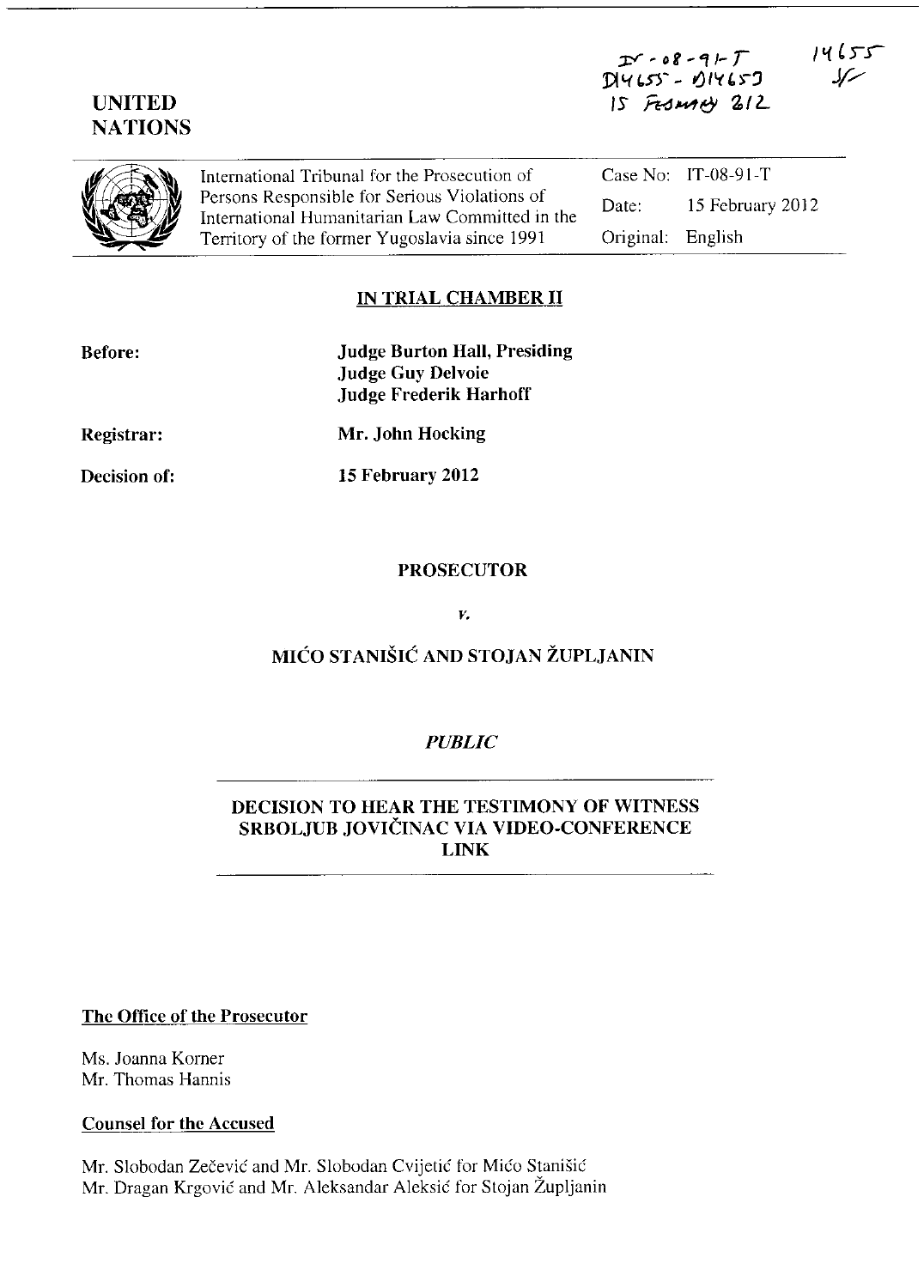**TRIAL CHAMBER 11** ("Trial Chamber") of the International Tribunal for the Prosecution of Persons Responsible for Serious Violations of International Humanitarian Law Committed in the Territory of the fonner Yugoslavia since 1991 ("Tribunal");

**NOTING** that the Trial Chamber has decided to call Srboljub Jovicinac to testify pursuant to Rule 98 of the Tribunal's Rules of Procedure and Evidence ("Rules") in the current proceedings;<sup>1</sup>

**NOTING** that the witness has indicated to the Chamber's Legal Officer and the Tribunal's Victims and Witnesses Section that he is unable to travel to The Hague to testify at the Tribunal and that he has requested to testify via video-conference link;

**CONSIDERING** that the Trial Chamber is satisfied that there are good and sufficient reasons why the witness is unable to travel to The Hague and that his testimony is sufficiently important to this **case;** 

**CONSIDERING** that, In accordance with Rule 81 *bis,* it is in the interests of justice to allow Srboljub Jovicinac to give evidence via video-conference link from the Tribunal's facilities in Belgrade;

# **GRANTS** the Motion; and

**ORDERS,** pursuant to Articles 20 and 21 of the Tribunal's Statute and Rule 81 *bis* of the Rules:

- a. that Srboljub Jovicinac shall testify via video-conference link from the Belgrade Field Office on 23 February 2012;
- b. the Registrar to take all reasonable steps to ensure that the video-conference link is established for 23 February 2012 and to inform without delay the Trial Chamber should that not be possible;
- c. the Registrar to appoint a Presiding Officer to ensure that the testimony is given freely and voluntarily;
- d. the Presiding Officer to identify the witness and explain the nature of the proceedings and the obligation to speak the truth, to inform the witness that he or she is liable to prosecution for perjury in case of false testimony, to administer the taking of the oath, and to keep the Trial Chamber informed at all times of the conditions at the location;

**<sup>I</sup>See Hearing, 18 January 2012, T. 26671; Order on procedure for the testimonial evidence of witnesses pursuant to**  Rule 98, 6 February 2012; Order scheduling the appearance of three witnesses pursuant to Rule 98,15 February 2012.